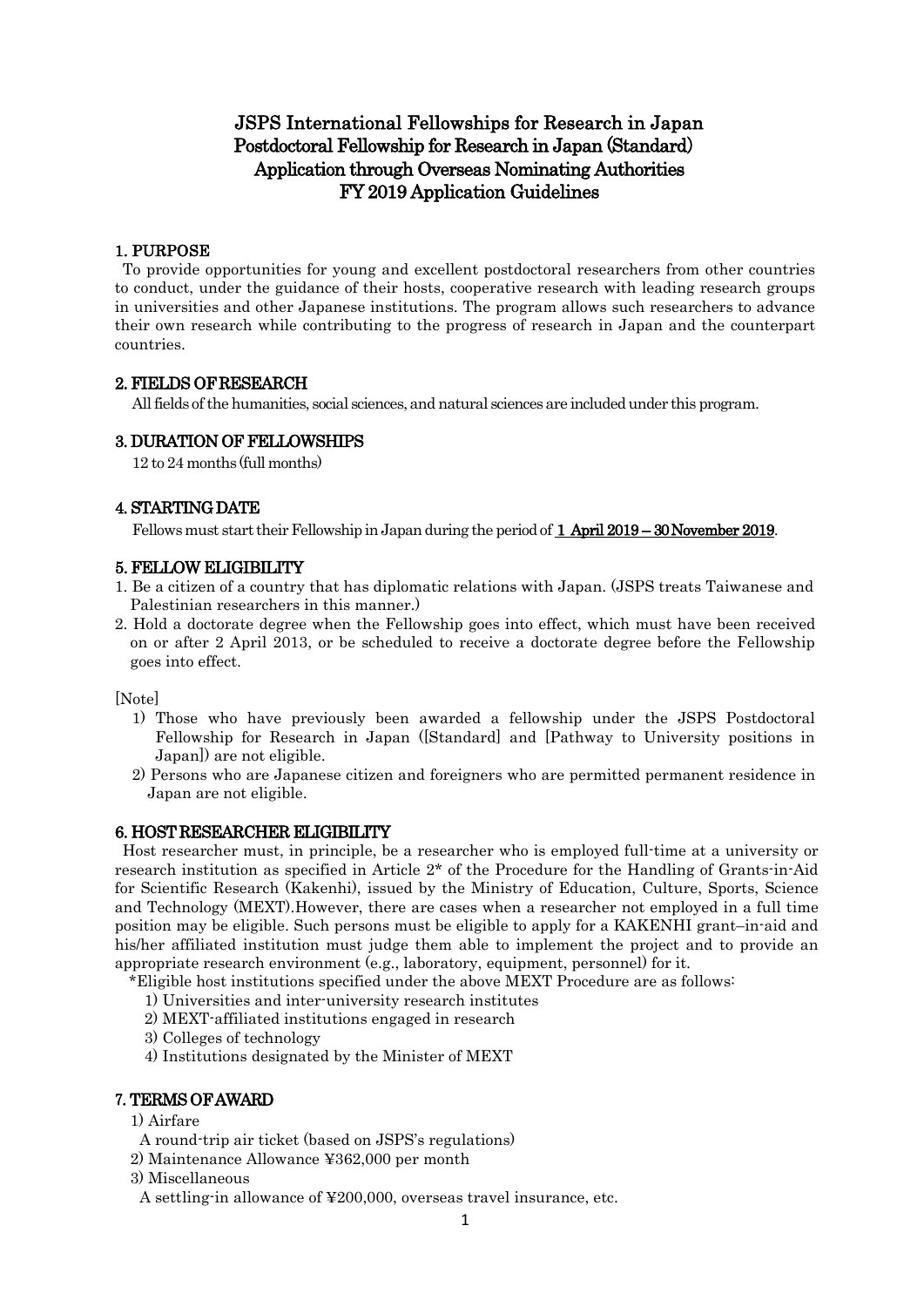[Note]

1) For the fellow who has been living in Japan (and has a mailing address) before the fellowship starting date, the "traveling expense" of outbound flight and a "settle-in allowance" will not be paid. A Grant-in-Aid for Scientific Research (Grant-in-Aid for JSPS Research Fellow) is available to cover coperative research-related expenses. Application for these grants is made by the host researcher through his/her institution.

# 8. APPLICATION PROCEDURE FOR PROGRAM

Applications for this program must be submitted to JSPS through an overseas nominating authority. The application process is as follows:

- 1) Contact is made between overseas researchers (candidates) who wish to conduct cooperative research in Japan and their prospective hosts.
- 2) Candidates submit an application to a nominating authority.
- 3) The nominating authority conducts a scientific evaluation to select candidates and nominates them to JSPS.
- 4) Approximately three months after the nomination, JSPS sends out a notice of selection decision to both the candidates and the nominating authorities.

[Note]

- 1) JSPS does not find or introduce host researchers or institutions.
- 2) Application deadlines and selection procedures differ by each nominating authority.
- 3) When setting the starting date of fellowships, adequate time should be allowed for application processing: e.g., application screening by the nominating authority (time differing by authorities) and selection decision-making by JSPS (about three months).
- 4) In addition to receiving applications through overseas nominating authorities, JSPS also accepts applications for candidates from researchers in Japan (open recruitment).

### 9. MATERIALS TO BE SUBMITTED

- 1) FY2019 Application Form for JSPS International Fellowships for Research in Japan, Postdoctoral Fellowships for Research in Japan (Standard), for Application through Overseas Nominating Authorities. The application form is to be written by the candidate.
- 2) Letter of acceptance/invitation from the candidate's prospective host researcher in Japan, stating that s/he accepts the candidate at his /her institution during the period of the fellowship tenure. The letter should be signed by the host himself/herself. It is preferable that the letter be written on letterhead paper.
- 3) Letter of recommendation signed by the candidate's doctoral supervisor (etc.) (The writer of the letter is to be a person other than the candidate's prospective host researcher in Japan). It is preferable that the letter be written on letterhead paper.
- 4) A copy of the candidate's PhD degree diploma or the original of his/her PhD degree certificate. If the degree has not yet been awarded, a letter is required from the candidate's institution stating the date that s/he will officially receive the degree. In that case, the candidate should submit to JSPS the original of PhD degree certificate or a copy of the PhD diploma promptly before starting his/her fellowship. The diploma or certificate should be signed or stamped with an official seal.

[Note]

1) All documents must be in either English or Japanese. When the original document is in another language, please be sure to attach an English translation (which does not need to be an official translation, and may be done by the host or candidate).

### 10. NOTICE

### a) False information etc., in the application form

Should JSPS determine any information in an application to be falsified, plagiarized or otherwise flawed, the application will be rejected or, if already awarded, the fellowship withdrawn.

### b) Research ethics education coursework

To promote the proper conduct of research activities and prevent misconduct in advance, it is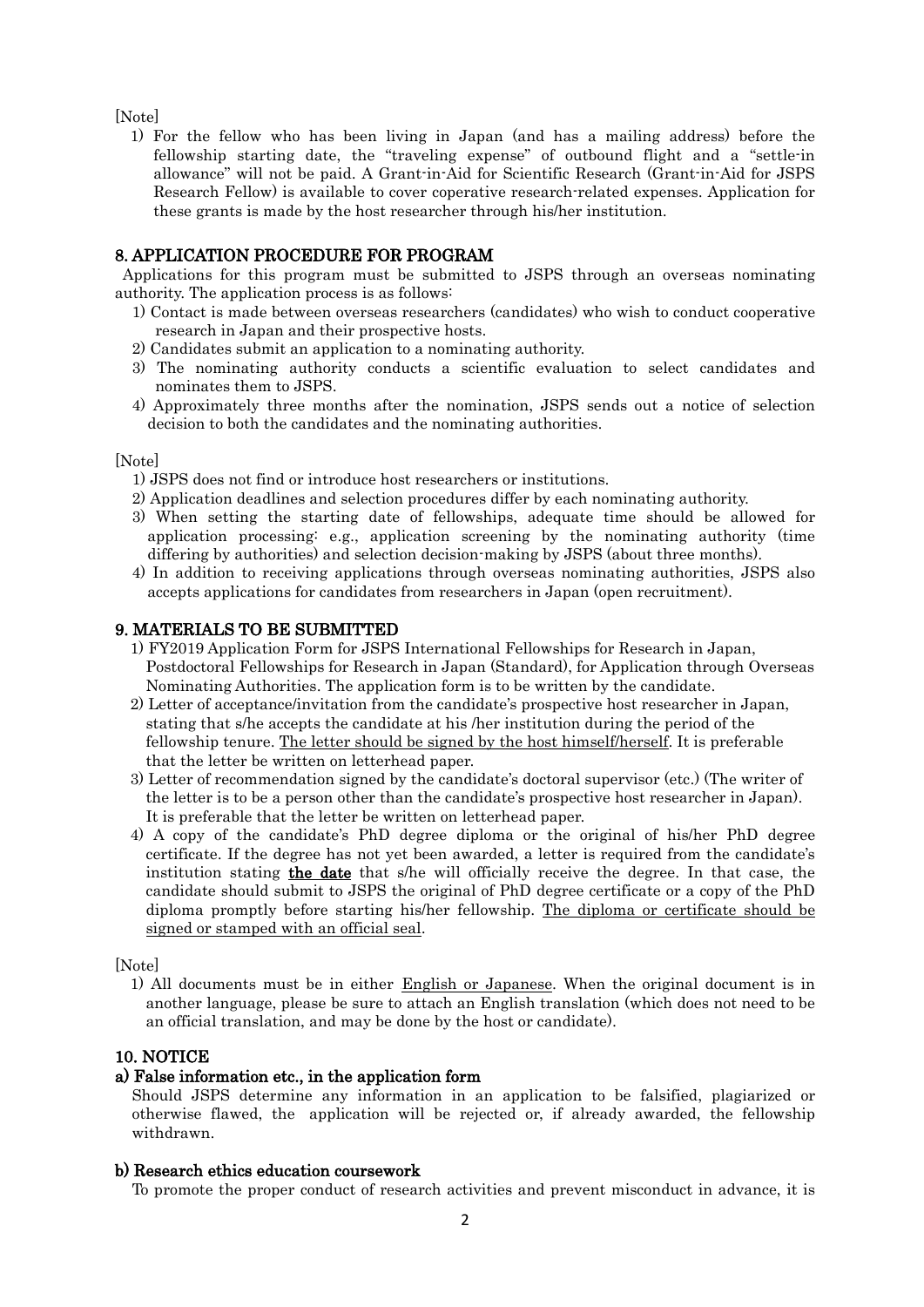first necessary to raise the level of researcher ethics within research institutions. When deemed appropriate, therefore, host institution should establish educational courses for invited overseas researchers to take in research ethics.

(References) Learning materials on avoiding misconduct in research activities

- 1) For the Sound Development of Science—The Attitude of a Conscientious Scientist— by Editing Committee of Japan Society for the Promotion of Science
- 2) e-Learning Course on Research Ethics [eL CoRE]
- 1) and 2) are available at: http://www.jsps.go.jp/english/e-kousei/ethics.html
- 3) APRIN e-learning program (CITI Japan)
- 4) Research ethics courses conducted by Institutions based on the "Guidelines for Responding to Misconduct in Research" issued 26 August 2014 by Ministry of Education, Culture, Sports, Science and Technology(MEXT)

#### c) Handling of personal information

With regard to personal information contained in application materials, it shall be strictly controlled in accordance with the "Law to Protect Personal Information Held by Independent Administrative Institutions" and JSPS's own regulations for protecting personal information. JSPS will use such information exclusively for implementing its programs. (This may involve the provision of personal information to external companies commissioned to electronically process and manage program-related data.)

If selected for a fellowship, fellows should note that their name, nationality, title and affiliated organization; research theme, fellowship tenure, host institution, host researcher's name and title; and research reports may be given public access.

Fellows are also asked to participate in surveys aimed at improving JSPS programs.

### d) Research conducted for a military purpose

JSPS does not support any research project related to military affairs.

#### e) The Security Trade Control

When accepting Fellows, the host institution should perform necessary procedures concerning the security trade control in accordance with the Foreign Exchange and Foreign Control Trade Law (Act No. 228 of December 1, 1949), related government regulations and institutional rules.

### f) Terms of Award

The amounts of the Awards indicated above are subject to change for budgetary reasons.

### 11. OBLIGATION OF THE FELLOW AND HOST RESEARCHER (INCLUDING MEASURES AGAINST MISCONDUCT AND MISUSE OF FUNDS)

The host researchers, fellows and host institutions should bear the following ten points in mind when applying for the program, and should observe them if selected for a fellowship. After selection, they will be expected to observe the regulations and procedures stipulated in the Program Guidelines for the JSPS International Fellowship Program. If either the fellow or host researcher should fail to do so, the fellowship may be withdrawn, allowances (including airfares) stopped, and already-paid allowances (including research grants) reclaimed.

- (1) So as to allow the smooth progress of the fellow's research in Japan, before submitting an application, the host researcher shall fully inform the candidate of conditions at the host laboratory, including his/her status under the fellowship, and will ascertain the candidate's acknowledgement to accept those conditions.
- (2) The host researcher will, in cooperation with the administration office of the host institution, provide a suitable arrangement for the fellow to pursue his/her joint research and other research activities. The host will also assist the fellow, when needed, with immigration processing (including applying for a "certificate of eligibility"), securing domicile and other matters related to his/her stay in Japan.
- (3) During fellowship tenures, the host researcher is advised not to commit such acts of discrimination or abuse with regard to his/her fellow, and should be particularly careful of what s/he says or does cannot be interpreted as committing such acts.
- (4) During their tenures, fellows shall not, either in or outside the host institution, infringe in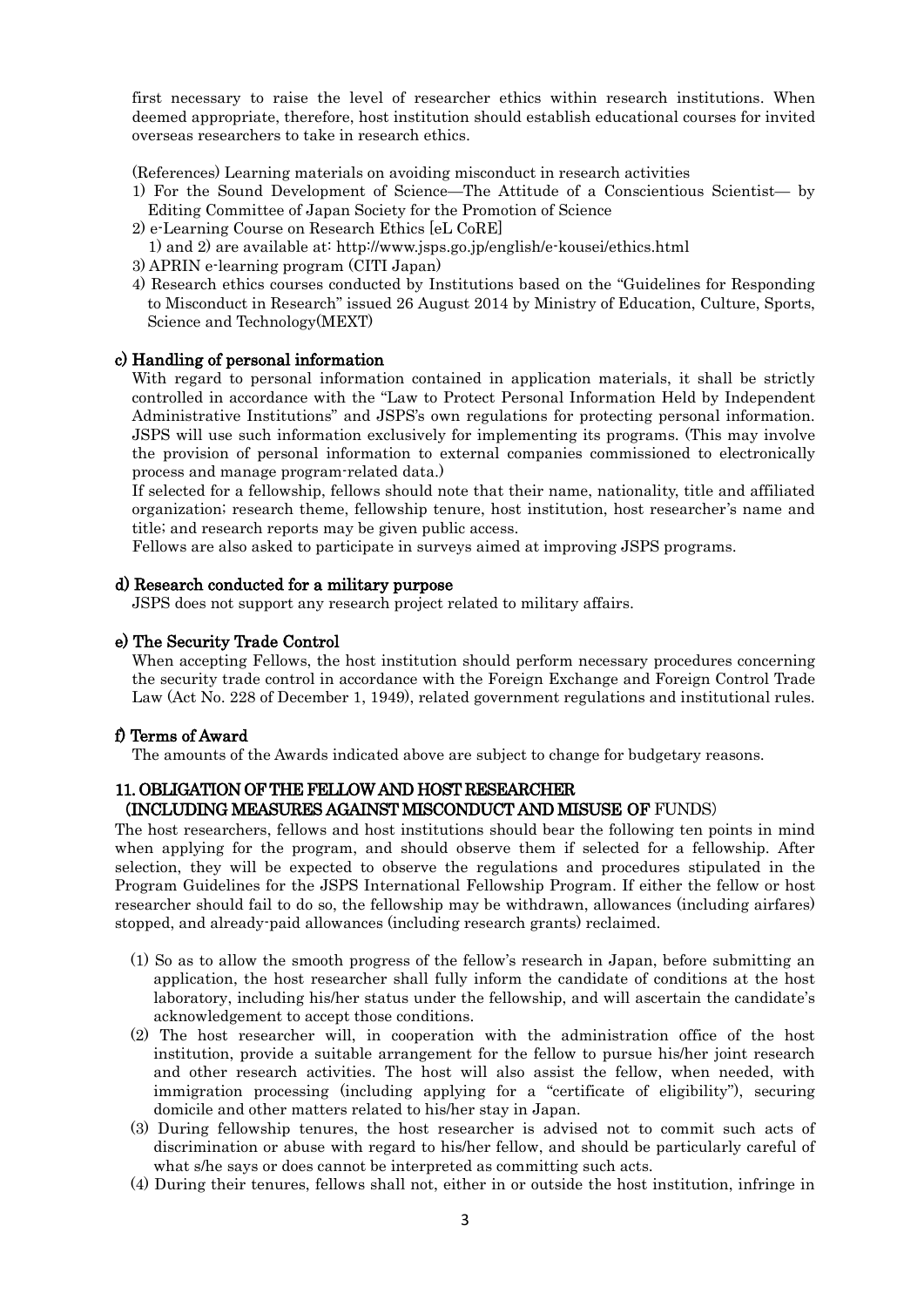any way on the human rights of others, including racial or gender discrimination or other forms of abuse.

- (5) As a rule, fellows shall stay in Japan continuously during the tenure of their fellowships and concentrate on their research at the host institution. Fellow may not engage in other work, neither paid nor unpaid, during their tenures. Postdoctoral fellows may, however, suspend their fellowships for the purpose of childbearing or infant nursing. Fellows may not receive any remuneration for their research activities carried out under the JSPS Fellowship Program for Research in Japan.
- (6) The host researchers and fellows shall follow the rules established by the host institution and JSPS prohibiting acts of research misconduct, e.g., fabricating or falsifying research results.
- (7) The fellow and host researcher must submit a research report using separately prescribed format.
- (8) When presenting or publishing the content or results of research conducted under the fellowship, the JSPS fellowship should be acknowledged.
- (9) The host institution shall inform both the host researcher and the fellow of the rules that it and JSPS have established to prevent research misconduct and misuse of research funds and of the penalties for violations.
- (10) The host institution shall take first responsibility for the fellow's actions, so must be proactive in preventing any discrimination, misconduct or misuse on the part of the fellow during his/her tenure. If any such problems should occur, the host institution will endeavor to resolve them.

### 12. OTHER RELEVANT ISSUES

#### a) Cooperation in carrying out site surveys and questionnaires

Site surveys are carried out on host research institutions for the purpose of verifying the program's implementation system and the management, execution and auditing of program funding. Host researchers and Fellows are asked to cooperate in these surveys. Alsoquestionnaires are carried out for the purpose of improving JSPS programs. Host researchers, Fellows and host institutions will be asked to fill out these questionnaires.

### b) Promotion of "Open Access" to the research papers supported by JSPS International Fellowships for Research in Japan

JSPS endorses general policy of promotion of open access of publications of research results funded by public grants including KAKENHI. Note that open access is not mandatory if there are justifiable reasons for deferral such as copyright-related issues, or insufficient repository infrastructure at the research institution. The open access implementation policy of JSPS is given on the following webpage:

URL: https://www.jsps.go.jp/data/Open\_access.pdf

(1) [Reference 1: What is "Open Access"]

Open access refers to the basic idea that research papers published in peer-reviewed journals should be made freely accessible by anyone.

#### (2) [Reference 2: Different Routes to Open Access]

There are 3 main ways of open access implementation (1) to 3) below)

- 1) A way to make open the access to the article which is published in the conventional subscription fee type academic journal after a certain period (Embargo) (\* 1) (for example 6 months later) by opening the final manuscript to an Institutional Repository (\* 2) established by the research institution to which the author belongs, or by opening the final manuscript to the website etc. established by the researchers (selfarchiving) $(*)$ .
- 2) A way to make the article open access by posting the article on the Web established by the research community or public institution.
- 3) A way to make the article open access immediately by paying the publication fee (APC: Article Processing Charge) by the author of the article.

\*1: "Embargo"

The predetermined period from the time of publication of an article in an academic journal to the time of release so that it can be posted on an online open access archiving system (repository).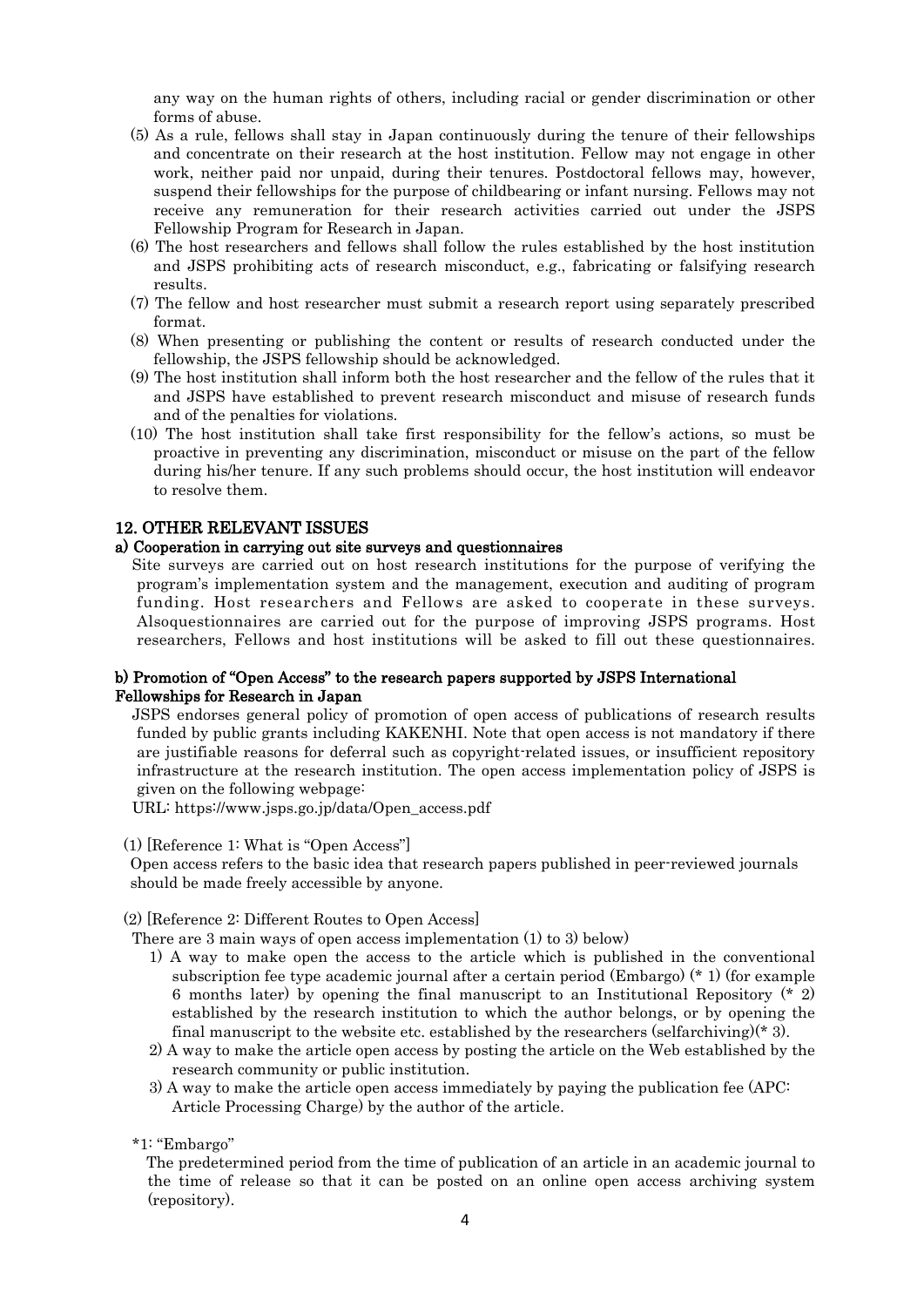#### \*2: Institutional Repository

An online archiving system created by university or research institution for storage and dissemination of the intellectual products. Institutional repositories play important roles in the reform of academic information distribution by enabling the researchers register their own articles, such as the transmission of research and education achievements of the research institution, PR for both the research institution and the researcher, guaranteeing the accountability of research and education activities towards society, and the long-term conservation of intellectual products.

### \*3: Self-archiving

" Self-archiving" refers to online posting of articles published in academic journals, dissertations, or data by those other than the publisher, (the researcher or research institution) generally on their institutional repositories.

#### c) Registration of the Researcher Information in Researchmap

"Researchmap" (formerly "Read&Research map" http://researchmap.jp/) is, as a general guide to Japanese researchers, Japan's largest researcher information database. Registered information on research results can be openly disseminated over the Internet. As research map is linked to e-Rad and many university faculty databases, it allows registered information to be accessed by other systems. Furthermore, the Japanese Government has planned to utilize further the research map, please register researcher information in research map.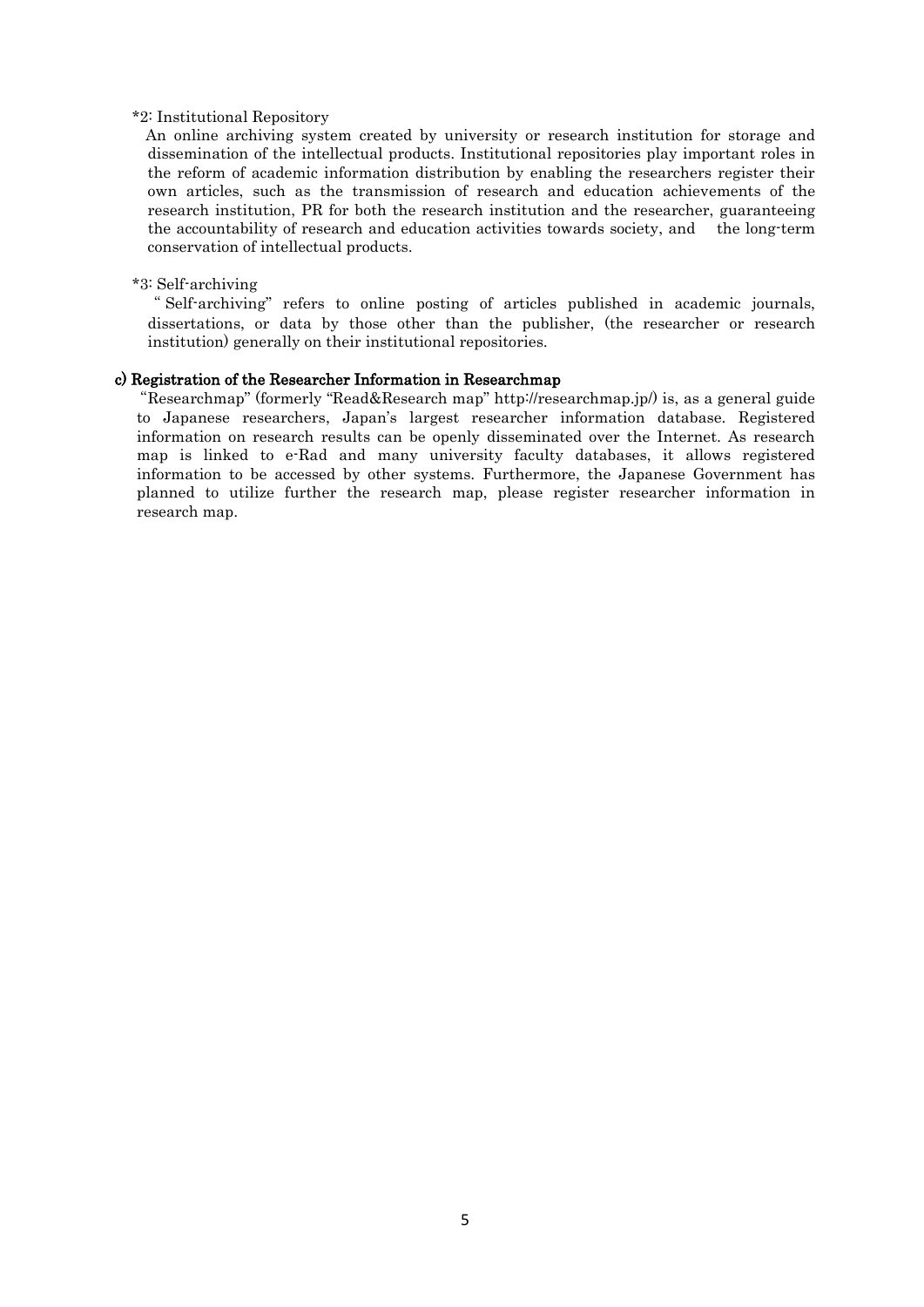# Regarding the Appropriate Use of Research Funds

Persons who intend to apply for JSPS's international collaboration funding programs should bear in mind the following points.

### 1. Eliminating unjustifiable duplication and over-concentration of competitive funding

Based on the "Guidelines for Proper Execution of Competitive Funds" (September 9, 2005), JSPS takes measures to prevent unjustifiable duplication and over-concentration of research funding.

(1) Measures to prevent unjustifiable duplication

 If a researcher is receiving or has been selected to receive competitive funding from either the Japanese government or an independent administrative institution for essentially the same research content, his/her application for the JSPS program may be removed from the screening process. If already selected, the selection may be cancelled or the amount of the grant or funding reduced.

 Whereas a researcher may apply for competitive funding under another system while in the process of applying for a JSPS program, if selected for the other funding s/he must inform JSPS of such right away. If s/he neglects to do so, the selection decision may be cancelled or other action taken.

(2) Measures to prevent over-concentration of competitive funding

 A selection decision may be cancelled or other action taken when a researcher who applies or is selected for a JSPS program and who also uses other competitive funds, even for different research content, is judged not to use his/her combined funding in an efficient or effective manner.

 Accordingly, if a researcher changes the content of his/her application (such as the status of his/her application/selection under another competitive funding system) after submitting the application to JSPS, s/he must inform JSPS of such right away. If s/he neglects to do so, the selection decision may be cancelled or other action taken.

### 2. Measures against misuse (etc.) of research funds

 JSPS Regulation Number 19 (2006), "Measures Against Misconduct in Research Activities and Misuse (etc.) of Research Funds" stipulates measures to assure the proper management and execution of research funds and to prevent their improper use. It also provides disciplinary measures to be taken if a researcher funded under an openly recruited JSPS program related to international collaboration engages in specific acts of research misconduct in his/her research activities or misuses (etc.) his/her research funds.

- ※ 1 Here, "research funding" means all competitive research funds, researchencouragement funds, research consignment funds, and other funds disbursed by JSPS.
- ※2 "Misuse" includes the use of research funds, either purposefully or due to gross negligence, for purposes other than conducting the approved project or in a way that violates the terms or conditions of their allocation. "Misuse, etc." includes the improper receipt of research funds based on intended misuse or falsified application filing. (Article 2)
- ※3 The following measures are taken against "Misuse, etc." (Article 15)

### Objects of measures against misuse of research funding

-Researchers and their accomplices who engage in the misuse of funds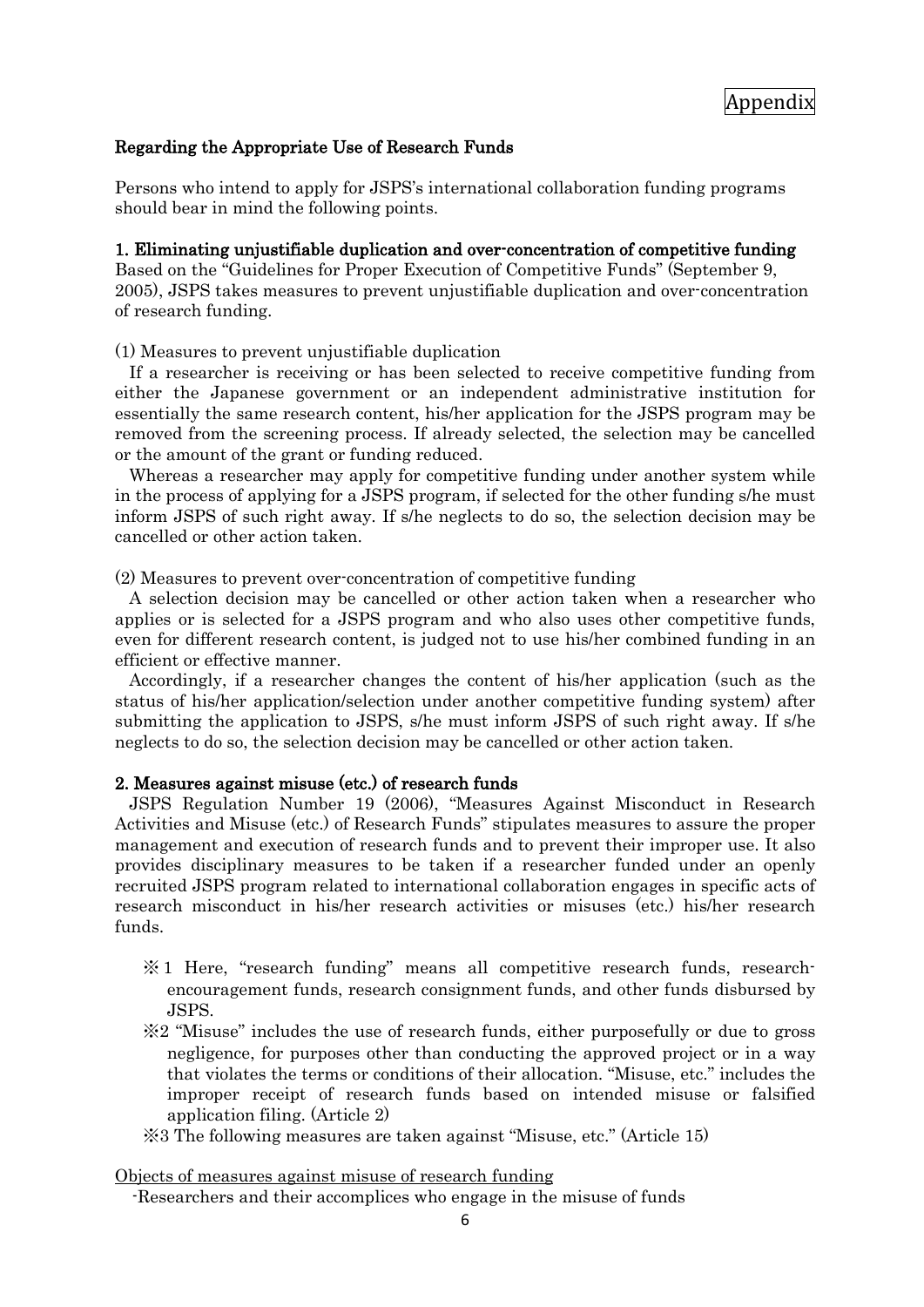-Researchers and their accomplices who received research funding based on a falsified application filing or other improper means

-Researchers who violate their obligation to properly manage their funds, even if they do not directly misuse them.

Disciplinary measures

- (1) In addition to cancelling the disbursement of the subject research funds, in the case of already-disbursed funds either part or all of the funds may be recalled.
- (2) Projects in which the disciplined person applies as the principal investigator (coordinator, etc.) will not be selected for funding. Projects in which the person is listed as a co-investigator will not be selected unless his/her name is removed from the application.
- (3) Researchers whom these measures are taken against will not be allocated any research funding for programs under JSPS's jurisdiction for a period of time. The periods, specified in the table below, start from the fiscal year after the disciplinary action is taken.

JSPS provides information on the details of the disciplinary measures it takes against a researcher via MEXT to the administrators of competitive funding systems at MEXT and independent administrative agencies under its jurisdiction and to other ministries that disburse competitive funds and independent administrative agencies under their jurisdiction. With regard to "specific acts of research misconduct," restrictions may be placed on application and participation in the competitive funding systems under both MEXT's and other ministries' jurisdictions.

In addition, JSPS will not allocate research funds to researchers whose application or participation has been restricted due to "specific acts of research misconduct" or "misuse, etc." in the following (1)-(3) cases, during the specified period of the subject disciplinary measures.

(1) Competitive funding disbursed by government ministries and independent administrative agencies.

(2) Research funds, other than (1), to which the Guidelines for Responding to Misconduct in Research (enacted by MEXT on August 26, 2014) and the Guidelines for Managing and Auditing Public Research Funds at Research Institutions (Implementation Criteria) (enacted by MEXT on February 15, 2007 and revised on February 18, 2014) are applicable.

(3) Basic research funding stipulated in the Guidelines for Responding to Misconduct in Research (enacted by MEXT on August 26, 2014).

# 3. Reporting and public disclosure of disciplinary actions

 JSPS is to promptly notify MEXT of disciplinary actions it decides to take for the misuse (etc.) of research funds. As a rule, JSPS is also to make public disclosure of such actions.